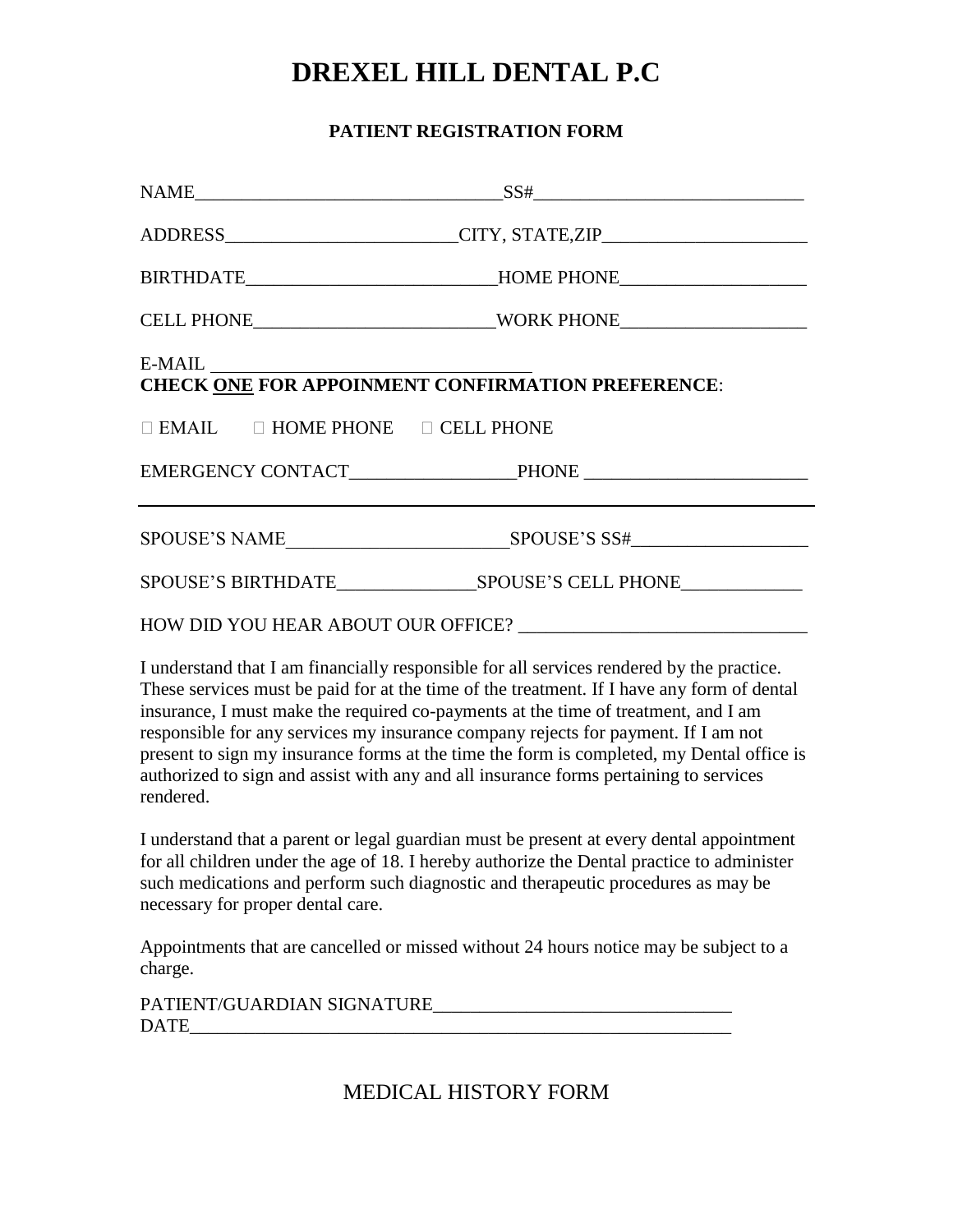#### PHYSICIAN'S NAME\_\_\_\_\_\_\_\_\_\_\_\_\_\_\_\_\_\_\_\_\_\_PHONE#\_\_\_\_\_\_\_\_\_\_\_\_\_\_\_\_\_\_\_\_\_\_\_

MEDICATIONS FOR WHAT REASON

Are you presently under the care of a Doctor? Have there been any changes in your health in the past year? Please describe\_\_\_\_\_\_\_\_\_\_

Do you take antibiotic medications before dental treatment? WOMEN: ARE YOU OR DO YOU THINK YOU MAY BE PREGNANT?

ARE YOU ALLERGIC TO OR HAVE YOU BEEN TOLD NOT TO TAKE: PLEASE CIRCLE. Penicillin Sulfa Codeine Aspirin Novocain Other\_\_\_\_\_\_\_\_\_\_\_\_\_\_\_\_\_\_\_

\_\_\_\_\_\_\_\_\_\_\_\_\_\_\_\_\_\_\_\_\_\_\_\_\_\_\_\_\_\_\_\_\_\_\_\_\_\_\_\_\_\_\_\_\_\_\_\_\_\_\_\_\_\_\_\_\_\_\_\_\_\_\_\_\_\_\_\_\_\_\_

If you have been treated for any of the below issues please circle.

| <b>Heart Murmur</b>           | <b>Diabetes</b>             |
|-------------------------------|-----------------------------|
| <b>Rheumatic Fever</b>        | Liver Disease (Hepatitis)   |
| Mitral Valve Replacement      | Hemophilia (Bleeding)       |
| <b>Artificial Heart Valve</b> | Anemia                      |
| Heart Surgery (bypass)        | Tuberculosis (TB)           |
| Angina                        | <b>Respiratory Diseases</b> |
| <b>Heart Attack</b>           | Asthma                      |
| High/Low Blood Pressure       | <b>Mouth Sores</b>          |
| <b>Stroke</b>                 | Convulsions/Epilepsy        |
| Pacemaker                     | <b>Stomach Ulcers</b>       |
| <b>Radiation Therapy</b>      | <b>HIV Positive (AIDS)</b>  |
| Hip/Knee Replacement          | <b>Birth Control Pills</b>  |

DO YOU HAVE ANY OTHER MEDICAL CONDITIONS?

TO THE BEST OF MY KNOWLEDGE I HAVE ANSWERED THESE QUESTIONS ACCURATELY.

| PATIENT SIGNATURE | $\Gamma$ $\Gamma$ |
|-------------------|-------------------|
|                   |                   |

DENTIST SIGNATURE\_\_\_\_\_\_\_\_\_\_\_\_\_\_\_\_\_\_\_\_\_\_\_\_\_\_\_\_\_\_DATE\_\_\_\_\_\_\_\_\_\_\_\_\_\_\_\_

## **DREXEL HILL DENTAL P.C.**

**Acknowledgement of Receipt of Notice of the Privacy Act**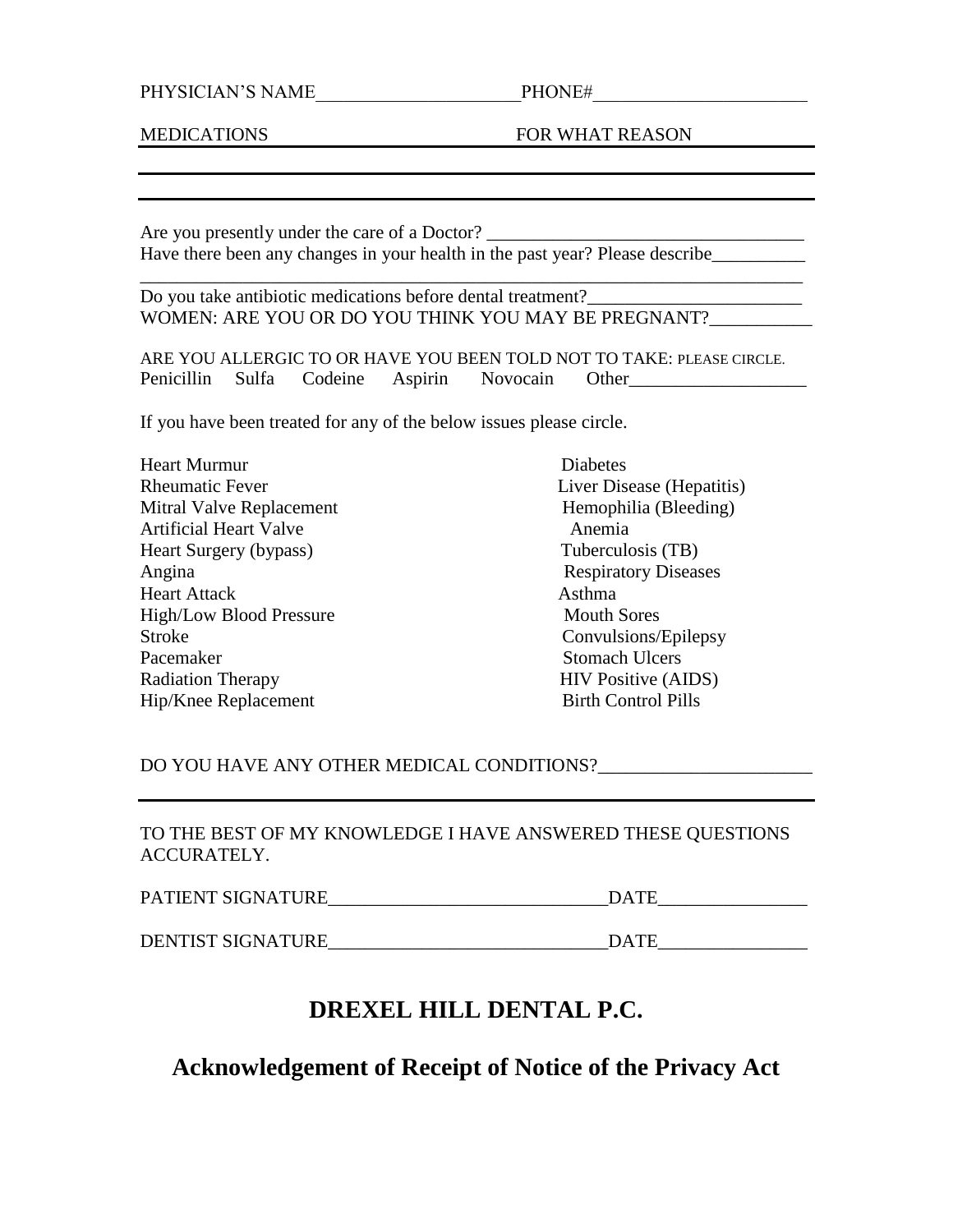|                              | have received a copy of this office's |
|------------------------------|---------------------------------------|
| Notice of Privacy Practices. |                                       |
|                              |                                       |
| Patient signature            |                                       |
| Patient Name please print    |                                       |
| Date                         |                                       |
|                              |                                       |

For Official Use Only

We attempted to obtain written acknowledgement of receipt of our Privacy Practices, but acknowledgement could not be obtained because:

Individual refused to sign

Communication barriers prohibited the obtaining acknowledgement

An emergency situation prevented us from obtaining acknowledgement

\_\_\_\_\_\_\_\_\_\_\_\_\_\_\_\_\_\_\_\_\_\_\_\_\_\_\_\_\_\_\_\_\_\_\_\_\_\_\_\_\_\_\_\_\_\_\_\_\_\_\_\_\_\_\_\_

Other\_\_\_\_\_\_\_\_\_\_\_\_\_\_\_\_\_\_\_\_\_\_\_\_\_\_\_\_\_\_\_\_\_\_\_\_\_\_\_\_\_\_\_\_\_\_\_\_\_\_\_\_

2002 American Dental Association All rights reserved